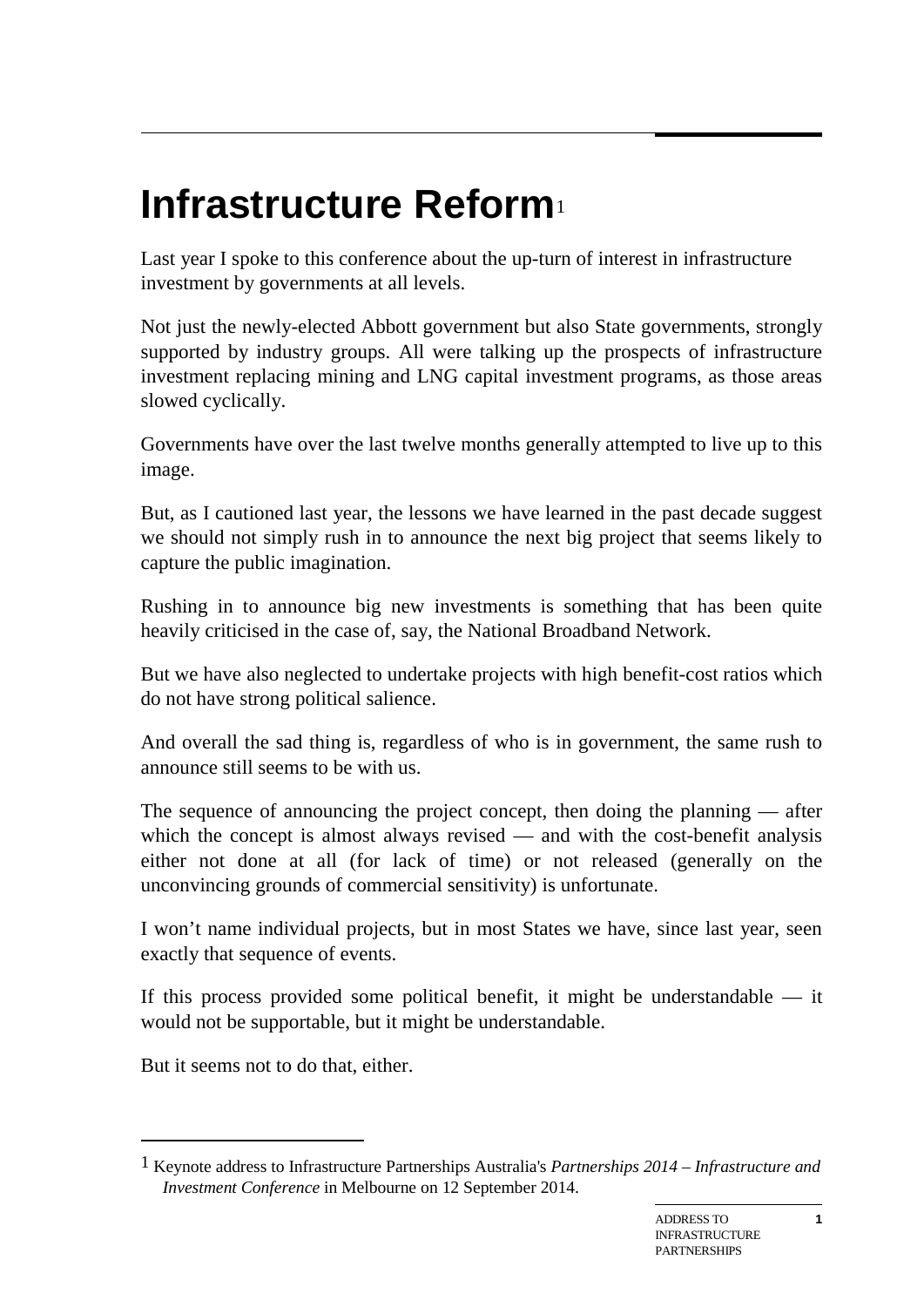Instead, far from a swift move after the press release into a tender process and the commencement of construction — the much-anticipated turning of sods — the next step after the press release is silence.

Silence while the planning is done, the risks assessed, the interaction between the new investment and the existing system considered, and the business case prepared for the public or private financiers.

There may be occasional hints of net benefit for the community, and there will surely be speeches to selected groups of targeted beneficiaries, but the disappointment in broader public terms arises because — far from the implied swift decision-making of the announcement— there inevitably follows a long period of apparent inaction.

Those who work on infrastructure projects know it is not a period of inaction, far from it.

But the government with the action agenda subsequently feels keenly the public disappointment, all of which is generated by the untimely announcement in the first place.

Announcement remorse, you might call it.

It would be refreshing to see government choose in future to do the analysis *and release it* first.

My judgment – and I acknowledge it is just the view of a bureaucrat, and it is well known that we have no political nous  $-$  is that it is in the interests of governments to do just that, ie first undertake the detailed analysis and release it.

In most cases, this is not beyond the current capabilities of government agencies and key external advisers. We have the analytical resources or we can access them. Unfortunately, we just don't deploy them effectively.

Moreover, and of great interest to this Conference, this is the only plausible way of establishing a pipeline of opportunities. It is axiomatic that to achieve a pipeline's purpose of providing analysable ideas of future investment opportunities in PPPs, and an indication of their timing, you need to publish a sequence of analyses.

It will be of very little use just to publish a snapshot of the ideas of today's governments without comparable analyses. Who  $-$  investing seriously  $-$  can respond effectively to that?

**<sup>2</sup>** CHAIRMAN'S SPEECH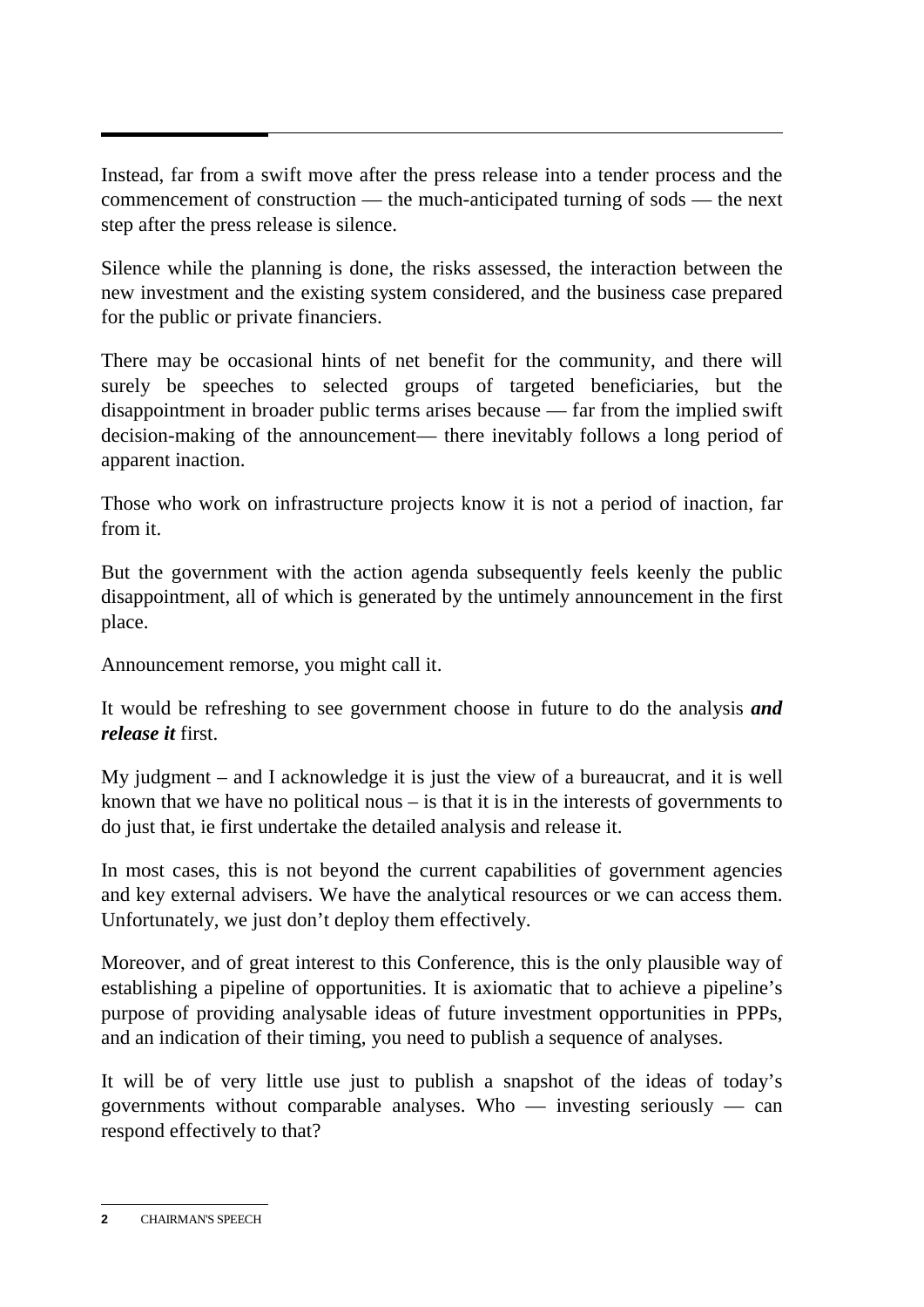There is some reason to hope that this will come about. The renewed interest in infrastructure, and the abandonment of the nonsensical view that all debt is bad, provides a context that could see the infrastructure planning and purchasing system reformed.

One contribution to support this is our recently-completed Inquiry into the development and the financing of public infrastructure. It was in effect two inquiries in one, and done at a rapid pace, just on six months from start to finish.

A second cause for optimism is that the Commonwealth Assistant Minister for Infrastructure, Jamie Briggs, released last week a statement on behalf of his colleagues from around the nation which seeks to apply some of the directions we suggested in our Inquiry report.

Our Inquiry was as deep as it was broad. It was well-supported by industry and public sector submissions and there was a high level of public commentary provided by the media.

The breadth of the Inquiry means that today I cannot hope to do it justice by covering all of the significant topics and recommendations. So instead I will try to give you the narrative. And in so doing, I will try to get across why I am optimistic that such a detailed piece of work has a fair prospect of actually being turned into public policy.

There is no doubt that infrastructure investment can be one of the wisest things a government can do for the public. The efficient and equitable provision of safe and reliable means of communicating, of delivering, of powering and of sewering a society are core public interest reasons why we have governments. We want these services provided cost-effectively, for sure. But above all, we expect they will be there for our homes and businesses, for our children to gain an education and for us to get to and from our jobs, regardless of where we live in Australia. There is a fundamental equity aspect to the public provision of infrastructure that makes it a natural place for good government to meet its commitment to its citizens.

But it is not essential that government does all of this in-house.

This is pretty obvious nowadays, in relation to design and construction: the public works Department has been outsourced. Our society has evolved to a level that allows not just private building of infrastructure on behalf of government, but full private provision of services, where government simply retains the role of ensuring access is fairly made available between consumers.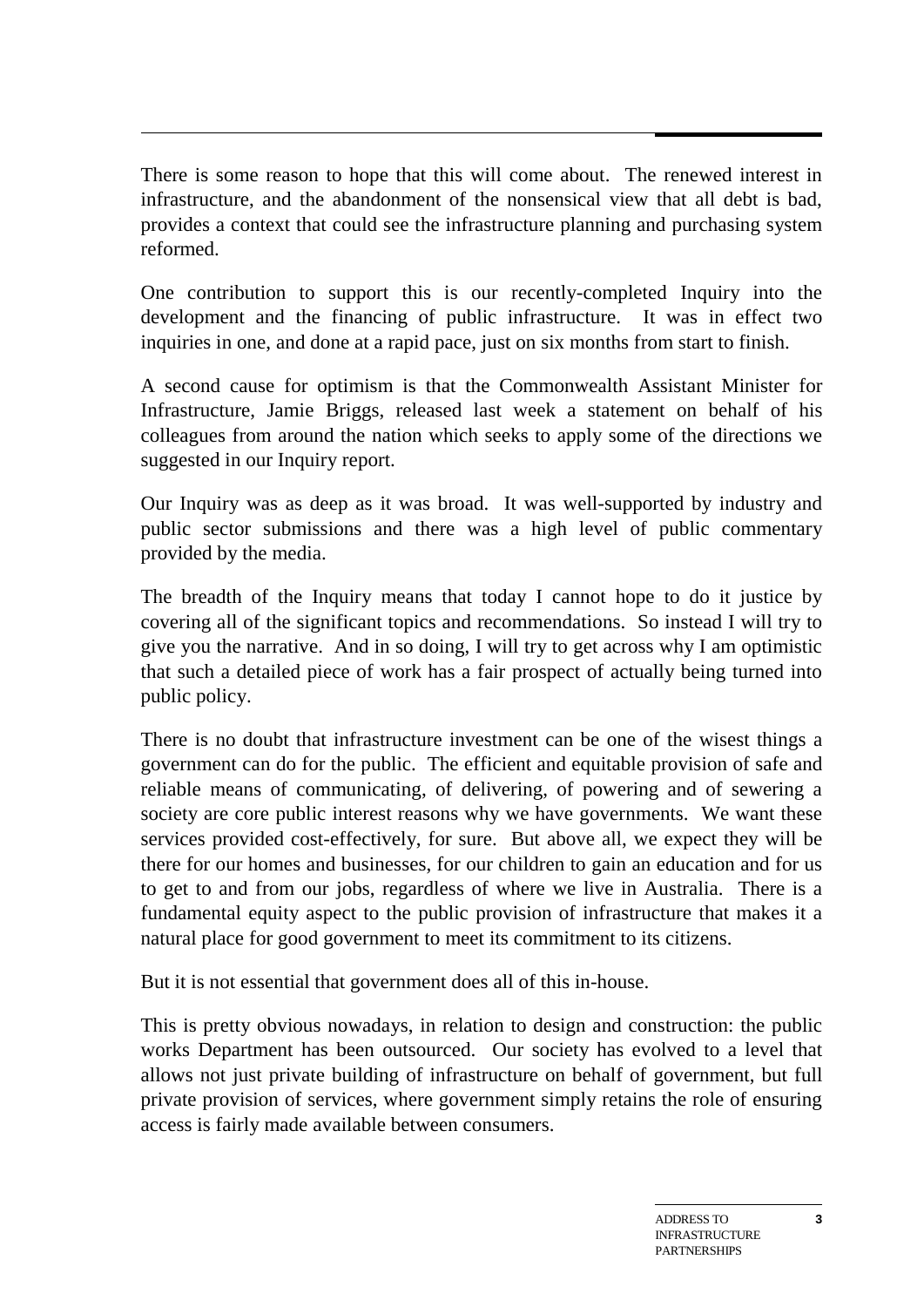That word 'simply' might be a little misleading. The judgments on access will be subjective ones, but that is after all a natural role for elected representatives.

Where evolution is yet to be seen is in the processes for selecting and financing the projects. And that is what I will discuss today.

..

The Inquiry report does not act as a cheer squad for shifting all responsibility in future to the private sector.

There is explicit recognition that the private provision of infrastructure will occur only where there is a profit motive to do so.

And even more importantly, recognition that regardless of who plans and builds the infrastructure, the cost will have to be paid either directly by users and other beneficiaries; or indirectly by taxes.

We use the phrase 'no magic pudding', quite deliberately. Getting debt off government books and onto the books other entities or Special Purpose Vehicles only reduces the actual liabilities of governments if accompanied by effective pricing for using that infrastructure; and sustainably transferring risk as a consequence.

Pricing reform is not just essential to managing liabilities; it is also essential if we are to meet our expectations for ever-increasing quality and quantity of infrastructure services.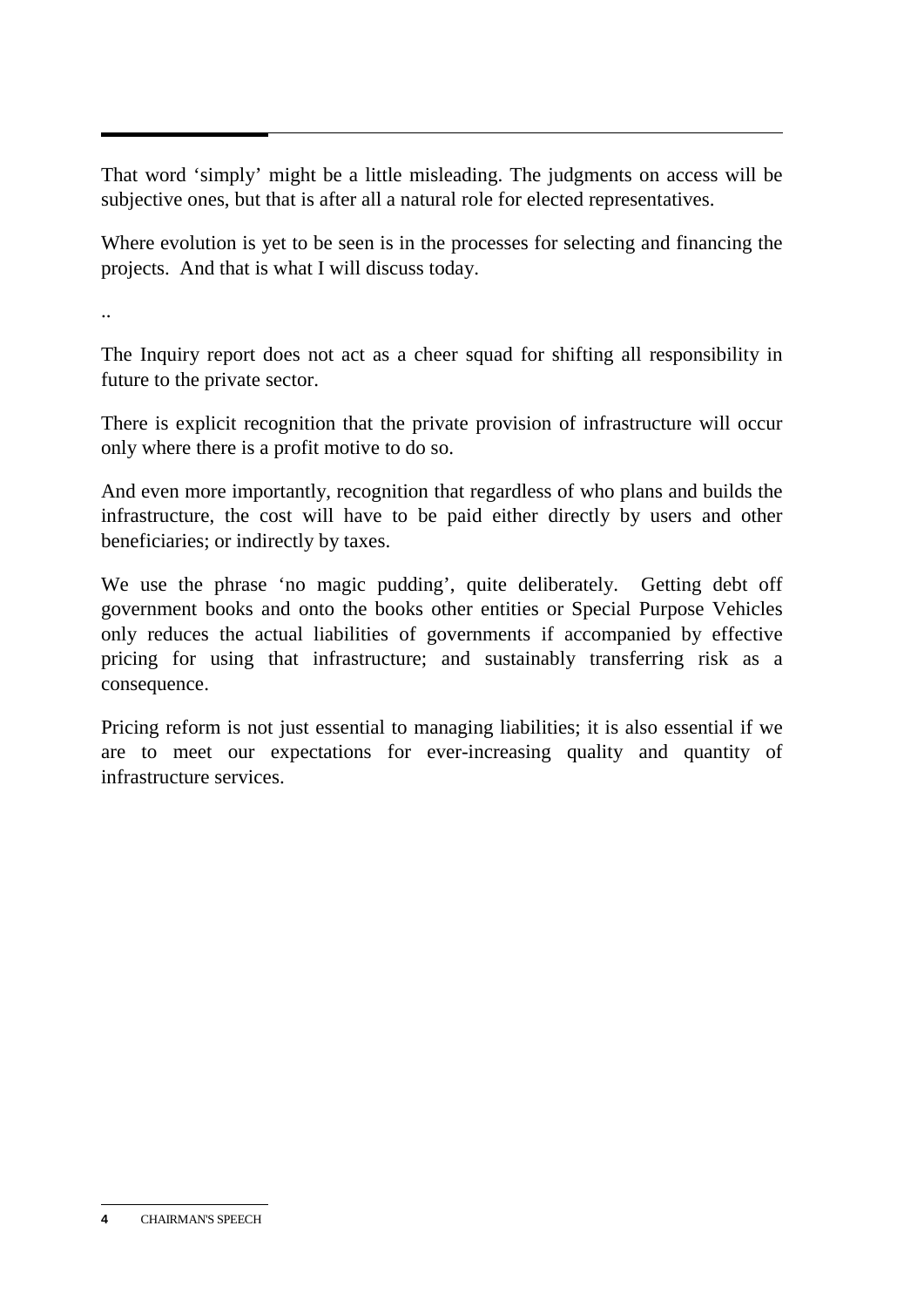There are many figures and tables in the Report but probably the most telling is this one:



Figure 4.1 **Road use and fuel excise, 2000-01 to 2017-18a**

Source: Productivity Commission 2014, *[Public Infrastructure,](http://www.pc.gov.au/projects/inquiry/infrastructure/report)* Inquiry Report No. 71, Canberra. Volume 1, p.155.

This Figure is about roads. The Inquiry looked very closely at the situation with regard to roads, both funding and governance. By governance, I mean the structures we use to allocate resources.

Because in the wider economy, we generally use prices to allocate resources. This means projects are often self-selecting – they're the ones consumers will pay for. Prices follow – or try to influence, which amounts to the same thing — consumer preferences. But not so much in infrastructure.

Of course, we do charge people for their use of some infrastructure – electricity networks, water systems – but these are about cost recovery. It isn't consumers who are making the decisions – engineers and regulators are determining who will receive what service.

We can see what happens when we actually want to introduce some better form of allocating access — say, one reflecting the preferences of users — when there is a drought or a power shortage. We don't use price. Price in those areas of infrastructure is limited to cost recovery, not about efficient allocation; or even fair allocation (asking the average household to put in water tanks during the last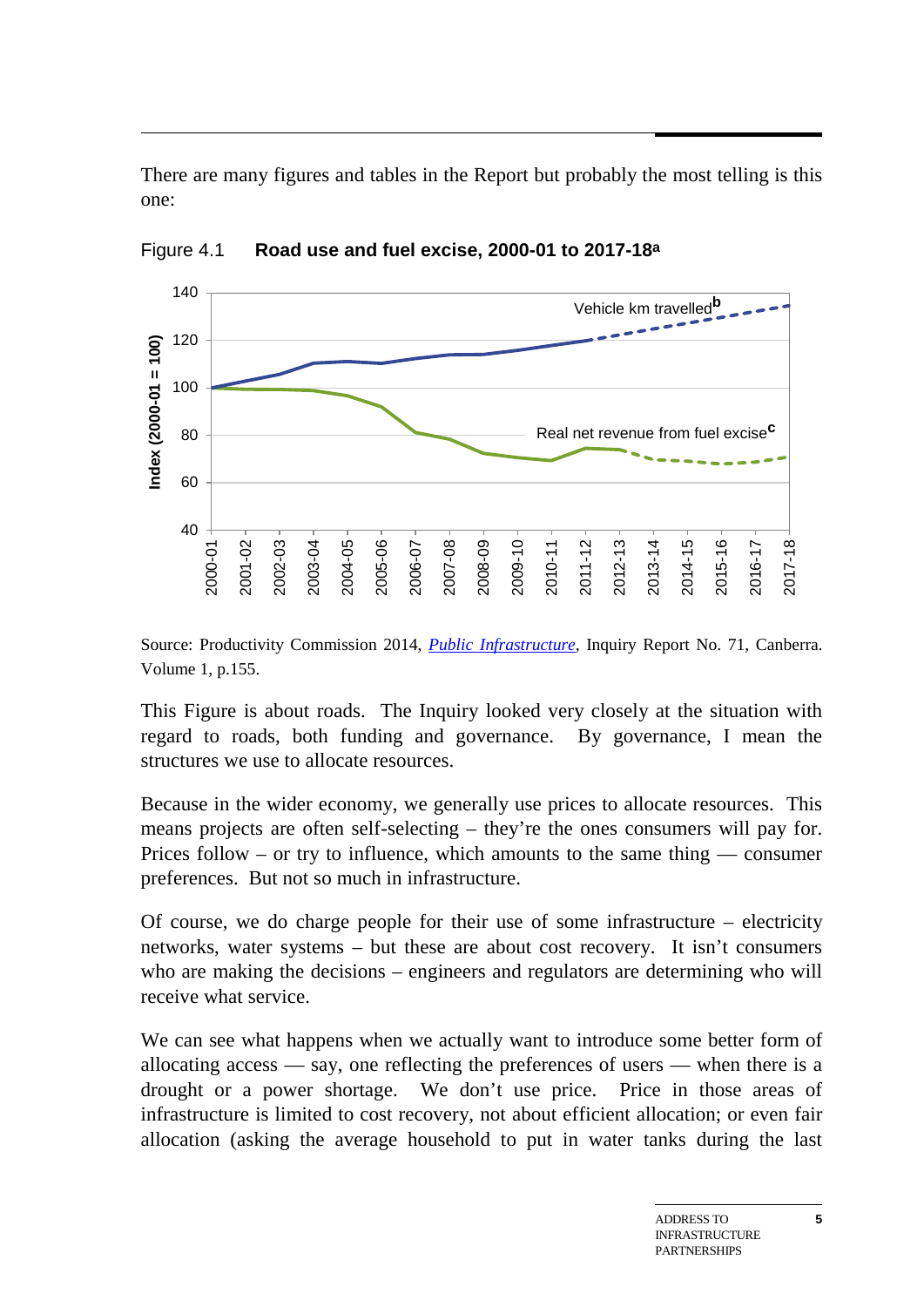drought in Melbourne wasn't particularly equitable; neither was the subsidy available to some households for solar panels).

And in roads, well, there isn't even cost recovery.

The Figure on the slide contains a close proxy for future expectations of road provision – the vehicle kilometres travelled on average in Australia each year.

And contrasted against this is the trend in revenue from the primary Federal source of 'payment' for roads, the fuel excise. It generously includes the Budget proposal for restoration of fuel excise indexation, although that is now in some doubt.

Despite this generosity, the gap and the direction of change, is very clear: our expectations are not going to be met from these payments.

We do acknowledge in the Inquiry that there are arguments that can be made about other funding sources – quite significant ones, such as registration charges – which reduce the size of the gap. Unfortunately, they do nothing to suggest that the gap will close.

Thus we need a new pricing system. And it is possible to envisage one.

Technology is inevitably transforming our vehicle fleet so that each vehicle will be independently identifiable – conceptually, in the same way as mobile phones. Each vehicle will communicate with roadside monitors; and with each other.

The US Government has recently announced that it is intending to mandate such technology for vehicles sold in the US. The force behind this is probably irresistible – it is safety, since the technology the US plans will be designed to reduce collisions, in the same way that aircraft today avoid collisions.

The National Highway Safety Administration suggests 600,000 collisions could be avoided in the US each year, and many lives saved.

And it won't hurt that there are US firms very interested in these applications. You've heard, I'm sure, of the Google cars that have for some time now been logging up thousands of miles in driverless form on US roads. They're not alone.

This technology may sooner rather than later deliver the capability for a new pricing system.

Capability does not of course guarantee application. No one expects this to reform road pricing overnight.

**<sup>6</sup>** CHAIRMAN'S SPEECH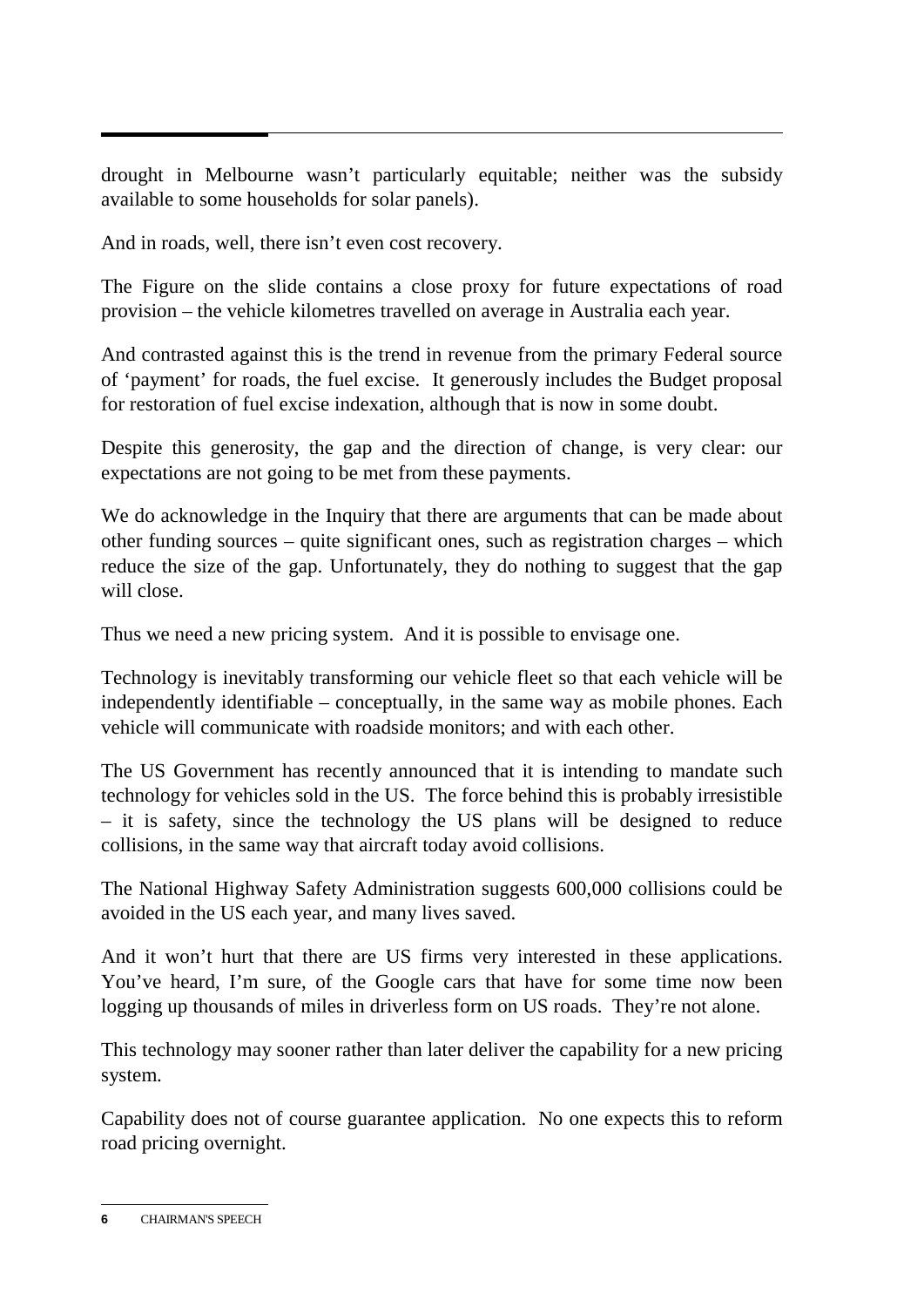However, the incentive beyond safety that encourages take-up of technology like this lies in the Figure above: we will need a new pricing system.

But it won't be a tax. And it won't apply everywhere. Yet without it, taxpayers will foot more and more of an increasing roads bill.

Even the wider use of toll roads will be insufficient to offset the gap. As a number of failed toll roads have proven, there is a limit to the use of the toll. Whereas electronic prices need only be small, measured in the cents, every time your vehicle takes advantage of a bridge or grade-separated rail crossing.

In the short-term, the immediate need is for a new governance structure to allow consumers to influence the priorities for investment. This principle, as I mentioned earlier, is well-accepted in the market economy. And if people are going to be asked to pay directly for roads, then they must first be given a role in assessing the options they are to be asked to pay for.

In practice, this means both heavy vehicle and motorists' associations and clubs can and should be given the opportunity to review the analyses behind future large-scale allocation of public funds for roads.

We have recommended an adaptation of the New Zealand road fund model that would, initially, bring road user groups in to this, the *decision-making* process for major infrastructure.

Such a step would have two major benefits: the knowledge of the limited scope of current funding to meet all expectations would be shared more widely through these groups and out into the community; and the preferences of users could be incorporated into future planning in a way that simple *consultation* does not allow.

Moreover, these groups will only be able to contribute if analyses are made available to them.

That is, this system *encourages* better planning, the largest failure in major infrastructure projects. Effective infrastructure planning desperately needs more incentives like this. A Road Fund model is a win-win for infrastructure investment.

Since the consumer groups – roads associations and heavy vehicle groups – that we advocate forming the road funding model (alongside the traditional roads agencies) would have to be trusted with the analyses – remember, none of them are project constructors, so conflict of interest isn't an issue — the highly doubtful claims of commercial confidentiality when governments do not publish cost:benefit analyses could be put to the test.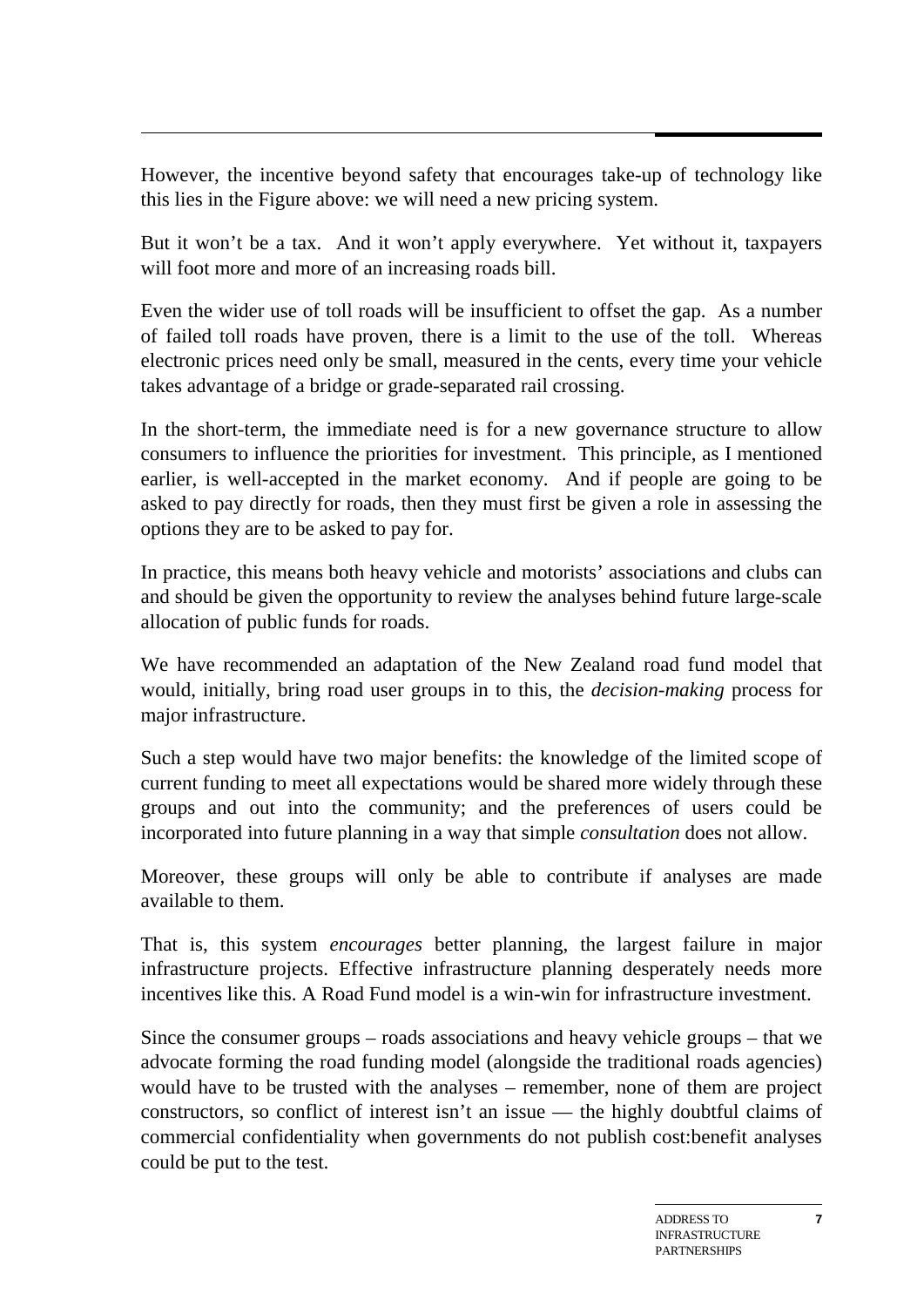And, as I noted earlier, the third win is that publication of these analyses would – once done consistently – create the pipeline of projects that private investors have said they need for superannuation to play an even larger role in investing in longterm infrastructure.

Consequent on publication, and the recent innovation of State Governments being prepared to accept unsolicited bids for private investment, investors too could then actually contribute to planning.

They could moreover do this *in advance* of any commitment by Ministers, assisting governments' decisions on which projects might become Public Private Partnerships and which would remain traditional publicly-funded design-andconstruct.

Finally, and I've lost count of the score by now (but it's all wins) the clash between probity and innovation was a constant refrain put to our Inquiry. Getting input on innovation upfront, before tender, from investors on the basis of a strong published analysis document, would be a major improvement on many current processes.

Some of this, of course, *is* done occasionally and informally today. We know that.

That is not a reason to avoid formalising it.

Because there will be no pipeline without a formal structure, just as there will be no incentive to design and analyse in advance of press release without the involvement as part of the decision-making process of representatives of road "consumers".

And in time, after a few years' experience of governance structures like these across States and Territories, these jurisdictions should be able to call upon Federal funders to align Commonwealth funds with their consumer-driven preferences.

Around that time too, technology and electronic pricing may be able to play their part in shifting roads into a more market-oriented pricing structure, where consumers pay for what they want.

There is much more in the Inquiry report: privatisation; a better role for Infrastructure Australia; the significance of costs like land in the high cost of urban projects; the scope for productivity improvements and reducing cost pressures.

But the overall narrative is one in which we are trying to

align in-depth design in advance of announcement, with

innovation and choice of financier and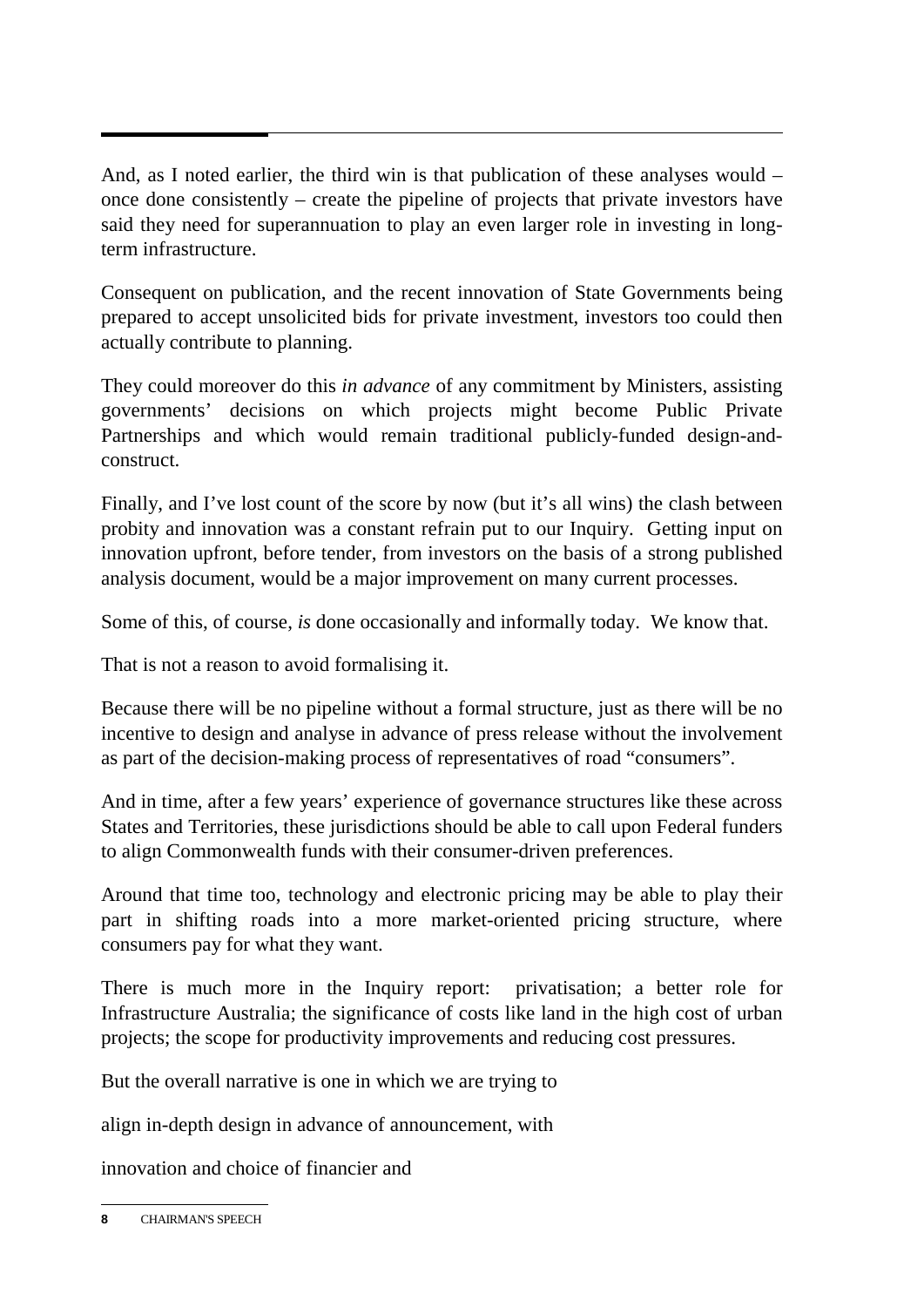greater opportunity for price reform, all of which would sum up to

a better informed public and

investment decisions closer to consumer preferences and

ultimately the creation of the public pipeline of investment opportunities, in costeffective and well selected infrastructure.

And while roads may seem the dominant focus in this narrative, this is simply because it starts out with the least developed resource allocation system across all of public infrastructure, as I noted to this conference last year.

But don't doubt the benefit of this level of transparency in other parts of infrastructure.

In the last four years, the electricity transmission industry has spent a similar amount on upgrading electricity transmission and distribution as the NBN was originally forecast to cost. These are very large numbers with very large implications. Yet awareness of one is much greater than the other. That is hardly in consumer interests.

And lest it be thought that the emphasis on roads means that rail – in particular urban rail – and other public transport is once again given the short straw, I would observe that nothing will make clearer to the public the value of alternative investments in weekday commuting solutions than the system we are advocating.

Urban rail will not necessarily be able to adopt the pricing reforms we suggest, but as the primary alternative to some major road projects when viewed in terms of outcomes, it can only benefit by better analysis of roads and linkage to consumer willingness to pay.

..

As I noted earlier, I cannot do justice to the full Inquiry Report today.

But I did want to make a few final observations about future work as a consequence of this Inquiry, for which we are seeking a Government mandate.

It is quite normal in inquiries of the depth of a Productivity Commission review to come across issues that time does not allow us to pursue if a deadline for report completion is to be met.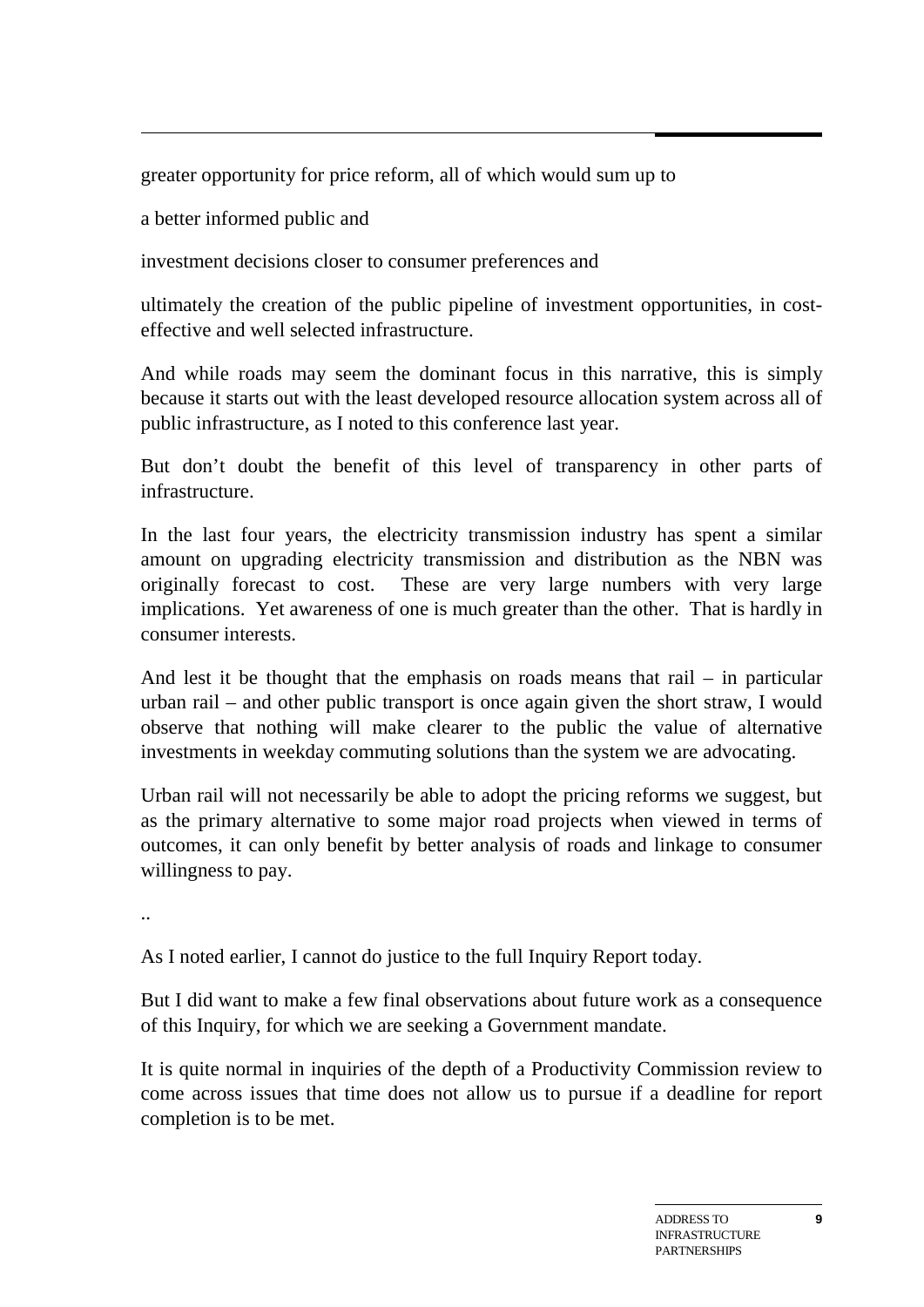An example of this is the apprenticeship system. We have put a specific recommendation to the Government that we be asked to review it in its entirety.

Both unions and employers told us during the Inquiry that the apprenticeship system was struggling.

Submissions pointed to a number of persistent deficiencies in attracting and sustaining apprenticeship levels, such that major shortages occur with the regularity in both downturns – when apprentices are not taken on, by short-sighted management – and in upturns such as the mining boom, where the deferred return from being an apprentice is quite rationally an unattractive option for young people who can obtain high-paying positions with less prescribed qualifications.

It is a complex field, thus the need for comprehensive analysis.

Data shows that apprentice numbers increased strongly in some fields during the boom. As we would all hope they would. But completion rates fell, about 5%. The temporary attraction of higher pay for lower (or no) qualifications was undoubtedly alluring.

And in today's more normal times — to the extent that anything is normal apprenticeships in some fields still seem to go begging, even though there is increasing youth unemployment. This suggests that the choice to become an apprentice may not be meeting the needs of young Australians either.

The apprenticeship system is rooted in a centuries-old approach to employment when career choices were few. Being apprenticed to a master craftsman was a desirable way to create a life-time career.

It has been preserved because it remains a desirable outcome for society to see practical craftsmanship handed on between generations. But whether that outcome is well-served by the current system is worthy of examination.

It is true that apprenticeship training has been updated on numerous occasions, and today there are quite a variety of incentives and training modules of a more modern vintage.

These are designed to try to offset some of the apparent weaknesses of a system that in effect requires Australians at a young age to make the decision to accept low wages and less security of employment in return for the possibility that, after a number of years of splitting their time between course work and the workplace, they will acquire a qualification that enables them eventually to recover lost income.